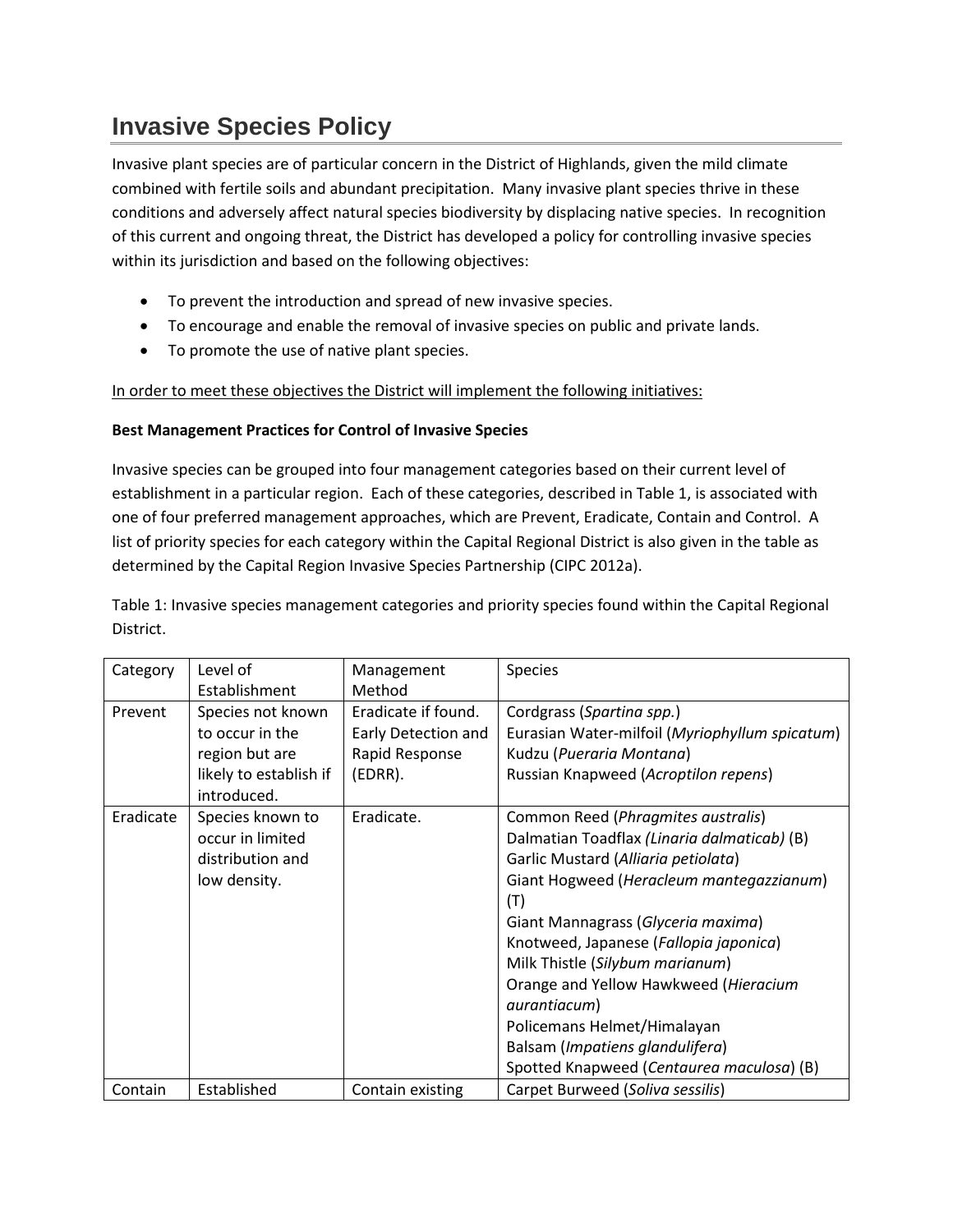|         | infestations found | infestations and       | Common Tansy (Tanacetum vulgare)           |
|---------|--------------------|------------------------|--------------------------------------------|
|         | in portions of the | prevent spread to      | Giant Reed (Arundo donax)                  |
|         | region.            | un-infested areas.     | Gorse (Ulex europaeus)                     |
|         |                    |                        | Poison Hemlock (Conium maculatum) (T)      |
|         |                    |                        | Purple Loosestrife (Lythrum salicaria) (B) |
|         |                    |                        | Yellow Archangel (Lamiastrum galiobdolon)  |
|         |                    |                        | Yellow Flag Iris (Iris pseudacorus)        |
| Control | Established        | Focus control in       | Bur Chervil (Anthriscus caucalis)          |
|         | infestations       | high value             | Burdock Species (Arctium spp.)             |
|         | common and         | conservation areas     | Butterfly Bush (Buddleja davidii)          |
|         | widespread         | only. Use              | Canada Thistle (Cirsium arvense) (B)       |
|         | throughout the     | biological control, if | Daphne/Spurge-Laurel( Daphne laureola) (T) |
|         | region.            | available.             | Diffuse Knapweed (Centaurea diffusa)       |
|         |                    |                        | English Holly (Ilex aquifolium)            |
|         |                    |                        | English Ivy (Hedera helix)                 |
|         |                    |                        | Himalayan Blackberry (Rubus armeniacus)    |
|         |                    |                        | (discolor)                                 |
|         |                    |                        | Oxeye Daisy (Leucanthermum vulgare)        |
|         |                    |                        | Periwinkle Species (Vinca spp.)            |
|         |                    |                        | Scotch Broom (Cytisus scoparius)           |
|         |                    |                        | St. John's Wort (Hypericum perforatum) (B) |
|         |                    |                        | Tansy Ragwort (Senecio jacobaea) (B)       |
|         |                    |                        | Wild Chervil (Anthriscus sylvestris)       |

(B) = Invasive plants with biological control agents available

(T) = Invasive plants which pose potential human health and safety hazards

Source: CIPC, 2012a & b and CMN, 2012.

The District of Highlands will develop and maintain its own priority list of invasive species occurring within its jurisdiction. The District will collaborate with the Coastal Invasive Plant Committee (CIPC), other non-governmental organizations (i.e. the Garry Oak Ecosystems Recovery Team), local and provincial agencies, and professional biologists to develop and maintain this list. The [Core Ranking](http://www.for.gov.bc.ca/hra/invasive-species/CalculatorSMA.htm)  [Process Questionnaire](http://www.for.gov.bc.ca/hra/invasive-species/CalculatorSMA.htm) (see Resources section below for website addresses) may also be used to assess the risk posed by each species. This list may also include animal invasive species such as the Eastern Grey Squirrel, American Bullfrog and European Starling.

The District will also compile tips for identification and Best Management Practices (BMPs) for control for each of the priority species. Many BMPs have been developed by various organizations and these should be referred to. These sources are available online and include, but are not limited to, the provincial government website [Weeds BC,](http://www.weedsbc.ca/browse.html) non-governmental organization websites including the [Coastal Invasive Plant Committee](http://www.coastalinvasiveplants.com/invasive-plants/priority-plants) and th[e Garry Oak Ecosystems Recovery Team,](http://www.goert.ca/publications_resources/invasive_species.php) and other local governments websites including the [District of Saanich](http://www.saanich.ca/living/natural/resources/invasivebrochures.html) and th[e City of Victoria.](http://www.victoria.ca/EN/main/departments/parks-rec-culture/parks/natural-areas/invasive-species.html)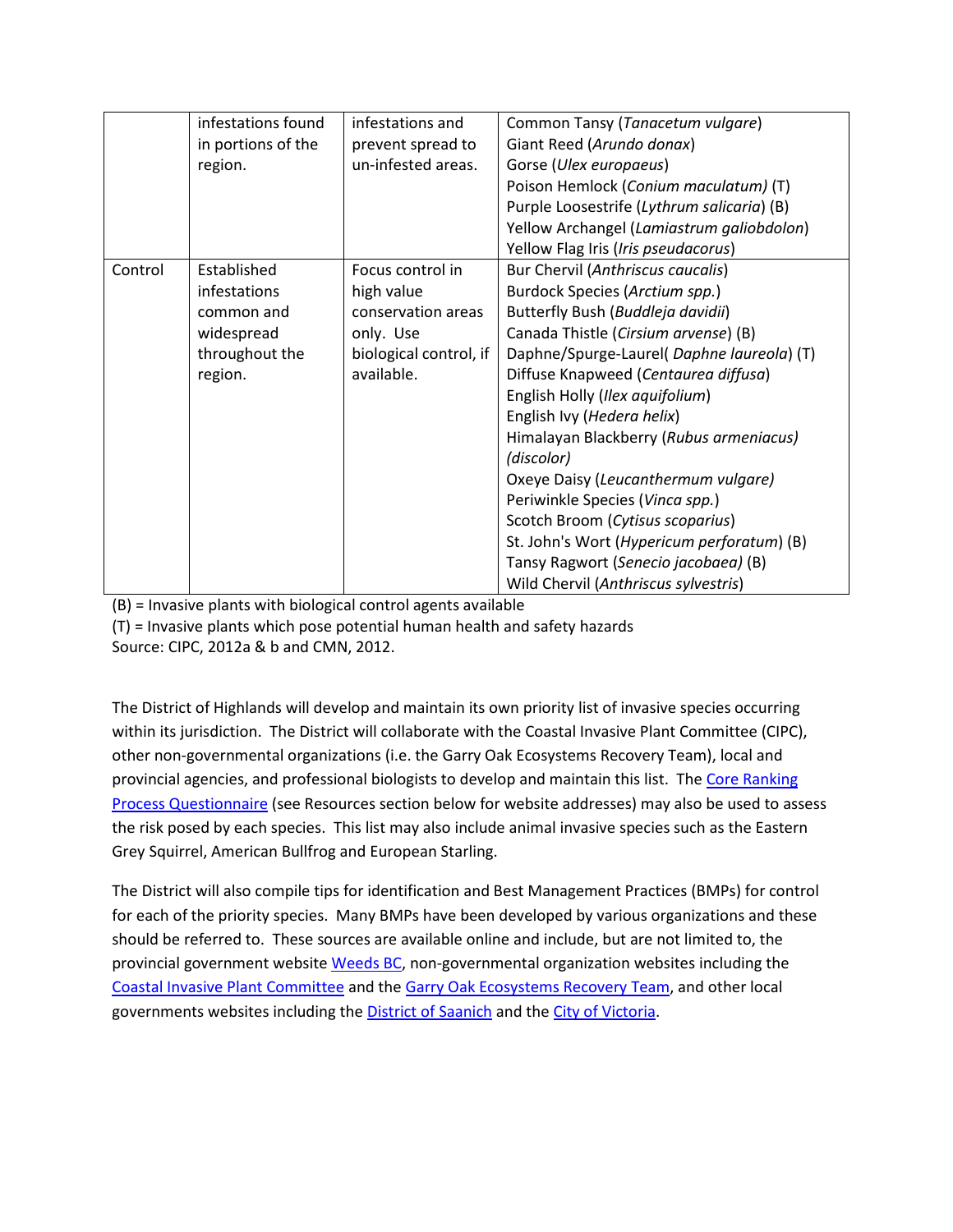### **Prevention of Invasive Species**

The spread and introduction of invasive species will be prevented using BMPs developed by the Invasive Species Council of BC (ISCBC). These general [prevention TIPS](http://www.bcinvasives.ca/you-can-help/prevention-tips) are available online and target the following user groups: gardeners, outdoor enthusiasts, boaters and anglers, travellers, transportation and utility workers, and natural resource and field workers. These practices will be implemented by District staff and will be made available to the public through the District's website to encourage their implementation.

## **Management of Invasive Species on Private Lands**

The District will develop a public education program wherein the list of priority invasive species will be distributed to residents and businesses. "Alerts" containing information on new invaders will be distributed as needed to encourage the Early Detection and Rapid Response to these "Alert" species.

An Invasive Species page will be added to the District's website to provide information to residents and businesses on invasive species. The priority species list and Best Management Practices will be made available on the website, as will links to other websites mentioned in this Schedule.

An incentive program will be implemented to support the prevention and management of invasive species on private lands. Incentives such as partially subsidizing herbicides and loaning materials for removal will encourage landowners to manage invasive species on their land. Municipal fee structures (i.e. free disposal of invasive species and other yard waste) will ensure correct disposal of invasive species and will discourage uncontrolled dumping of yard waste potentially containing invasive species in uninfected areas.

The District will work with utility companies operating within its boundaries and will ensure that vegetation management works on their lands follow Best Management Practices and support the removal of invasive species.

#### **Management of Invasive Species on Public Lands**

The District will support the removal and control of invasive species on District-owned lands. The District may appoint a staff member as an invasive species manager to oversee and coordinate these works. This staff member will develop partnerships with other local government agencies and nongovernmental organizations to coordinate efforts. This person may also inventory invasive species on District-owned lands and parks.

Data for all species and sites being managed may be uploaded to the Invasive Alien Plant Program [\(IAPP\)](http://www.for.gov.bc.ca/hra/plants/application.htm) [Application](http://www.for.gov.bc.ca/hra/plants/application.htm) for data-sharing and tracking purposes. This is particularly important for new invaders receiving Early Detection and Rapid Response (EDRR) treatment.

Field staff and contractors will be trained in the identification and removal of priority invasive species using Best Management Practices. EDRR treatments to new infestations will be encouraged.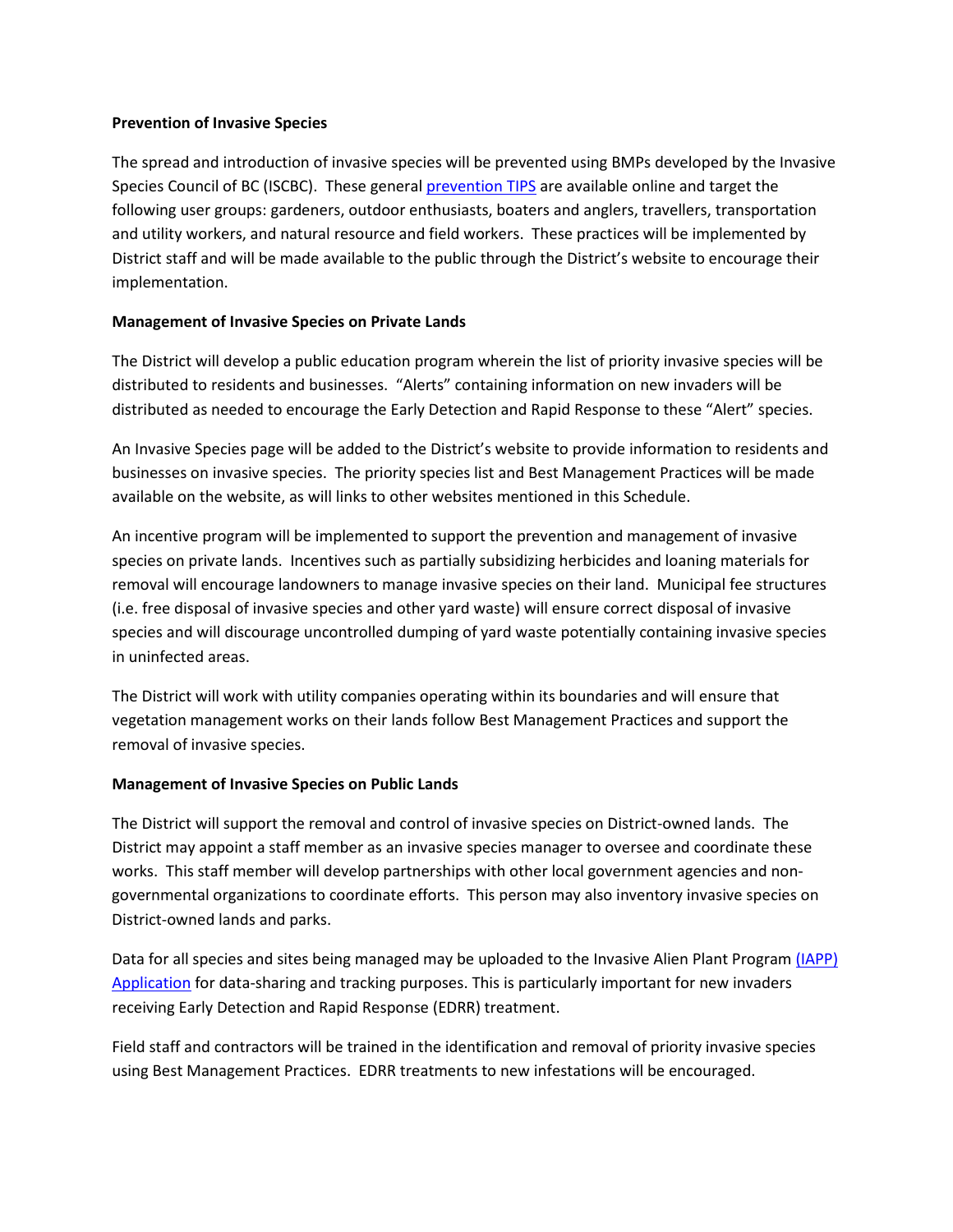Public works along roadways and in parks and protected areas will follow recommended Best Management Practices developed by the ISCBC for [Invasive Plants on Roadsides](http://www.bcinvasiveplants.com/iscbc/images/stories/documents/otherpublications/Weed_Guide_web.pdf) and fo[r Invasive Plants](http://www.bcinvasiveplants.com/iscbc/images/stories/documents/otherpublications/BC-Parks-IP-Guide_web_sm.pdf)  [in Parks and Protected Areas of BC.](http://www.bcinvasiveplants.com/iscbc/images/stories/documents/otherpublications/BC-Parks-IP-Guide_web_sm.pdf) Roadways are one of the largest vectors for transmittal for invasive species.

## **Invasive Species and Development**

All new development permit applications will be required to include Best Management Practices for preventing the introduction and spread of invasive species. Invasive species are not to be introduced to development sites and bare/disturbed soils are to be revegetated as quickly as possible following development. Landscaping and revegetating with non-invasive and native species will be encouraged.

## **Use of Native Plants**

Through the public education program, the use of invasive species will be strongly discouraged. A link to the ISCBC'[s Grow Me Instead brochure](http://www.bcinvasiveplants.com/iscbc/images/stories/documents/otherpublications/GMI_2011_web.pdf) will be made available on the District's website.

Local nurseries will be encouraged to carry non-invasive and preferably locally-sourced plants and to avoid carrying invasive species.

## **References**

Coastal Invasive Plant Committee (CIPC). 2012a. CRISP: Regional Invasive Plant List. [http://www.coastalinvasiveplants.com/images/stories/CRISP/crisp%20invasive%20plant%20species%20](http://www.coastalinvasiveplants.com/images/stories/CRISP/crisp%20invasive%20plant%20species%20list%20july%202012_2.pdf) [list%20july%202012\\_2.pdf.](http://www.coastalinvasiveplants.com/images/stories/CRISP/crisp%20invasive%20plant%20species%20list%20july%202012_2.pdf) Accessed January 7, 2013.

Coastal Invasive Plant Committee (CIPC). 2012b. Priority Invasive Plants. [http://www.coastalinvasiveplants.com/invasive-plants/priority-plants.](http://www.coastalinvasiveplants.com/invasive-plants/priority-plants) Accessed January 7, 2013.

Community Mapping Network (CMN). 2012. Invasive Species Atlas. [http://cmnmaps.ca/invsp/.](http://cmnmaps.ca/invsp/) Accessed January 7, 2013.

## **Resources**

BC Inter-Ministry Invasive Species Working Group (IMISWG) and Invasive Plant Council of BC (IPCBC). 2012. Core Ranking Process Questionnaire for Local Management Areas. [http://www.for.gov.bc.ca/hra/invasive-species/CalculatorSMA.htm.](http://www.for.gov.bc.ca/hra/invasive-species/CalculatorSMA.htm) Victoria, BC.

City of Victoria. 2012. Invasive Species. [http://www.victoria.ca/EN/main/departments/parks-rec](http://www.victoria.ca/EN/main/departments/parks-rec-culture/parks/natural-areas/invasive-species.html)[culture/parks/natural-areas/invasive-species.html.](http://www.victoria.ca/EN/main/departments/parks-rec-culture/parks/natural-areas/invasive-species.html) Victoria, BC.

Coastal Invasive Plant Committee (CIPC). 2012. Priority Plants. [http://www.coastalinvasiveplants.com/invasive-plants/priority-plants.](http://www.coastalinvasiveplants.com/invasive-plants/priority-plants) Victoria, BC

District of Saanich. 2012. Invasive Species Brochures. [http://www.saanich.ca/living/natural/resources/invasivebrochures.html.](http://www.saanich.ca/living/natural/resources/invasivebrochures.html) Saanich, BC.